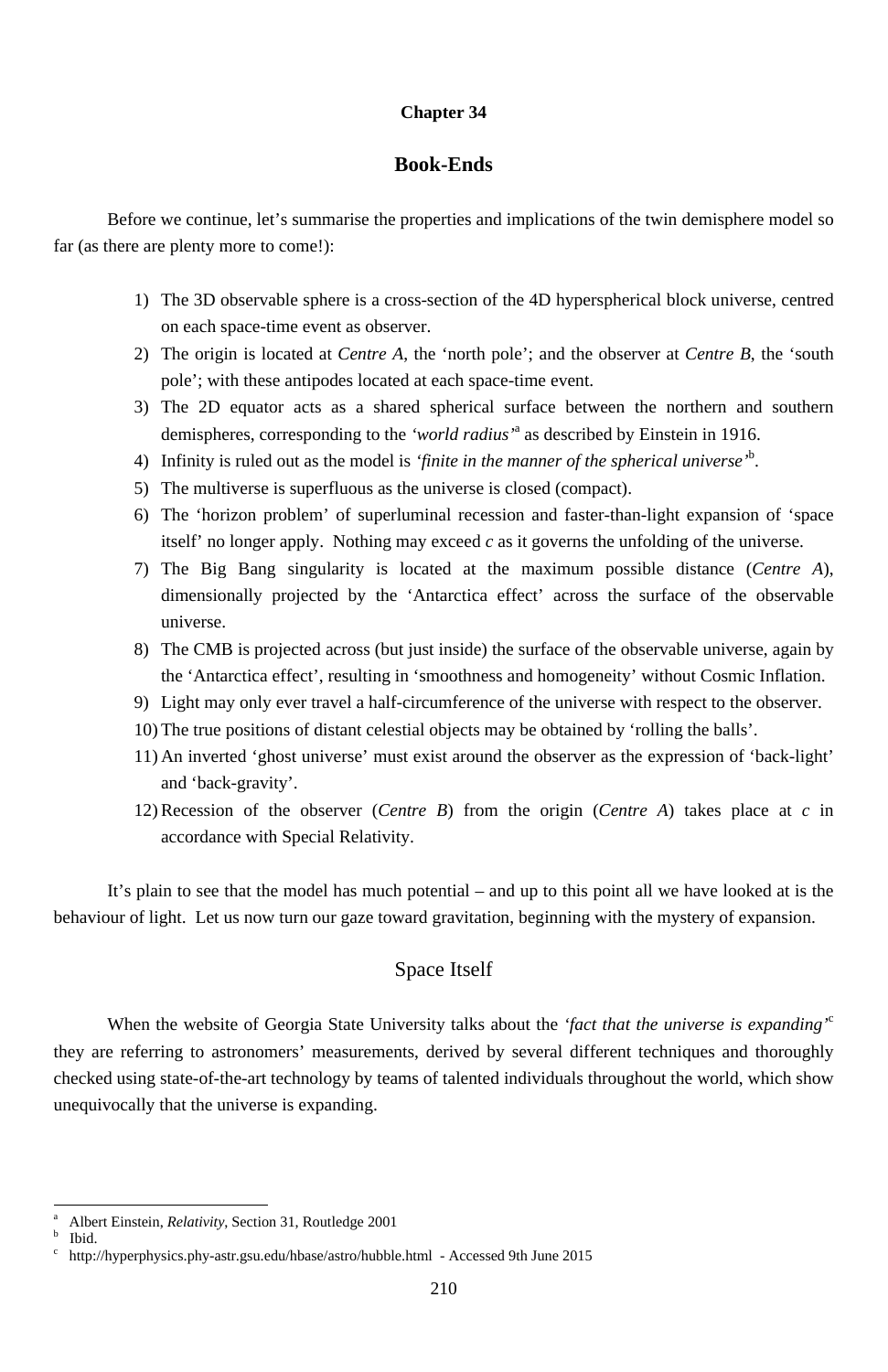*Reflection…* Interestingly, Hubble's law does not expressly state that the universe is expanding, but instead carefully expresses Edwin Hubble's observations which relate to redshift. Hubble himself seems to have been troubled by its implications and to some extent reserved judgment on its cause. Einstein eventually accepted the expanding universe on empirical grounds although he remained uncomfortable with the notion of infinity.

Cosmologists also tell us that the universe is expanding at a rate which, over immense distances, is able to exceed the speed of light. Light waves out there are continuously being stretched by the relentless expansion of a thing that we think of as *space itself*. However, depending on the extent to which matter is gravitationally bound, matter itself seems unwilling to exhibit this expansion. Here is Professor Frank Close,

# *'As neither the solar system, the Earth, nor the atoms that make us are expanding, the received wisdom is that it is 'Space itself' that is growing.'* <sup>a</sup>

Amazingly, observations seem to indicate that galaxies remain at rest in relation to the immediate space around them but the space in between expands, and – as per the 'dots on a balloon' or 'raisins in a cake' analogies – everything just gets farther from everything else. On a large enough scale, the pattern of expansion should be the same (homogeneous) everywhere in the universe and is not thought, of itself, to dictate the global universe's shape, currently believed to be infinite.

*Reflection…* Frank Close's use of the phrase *'received wisdom'* suggests that he considers the problem of space itself somewhat of an open question.

The farther out we look, the more space expands away from us, but we are told that space does not expand *into* anything, such as some 'higher' space. In a sense the space in between is not actually anything, and scientists are simply using the term 'space' as a placeholder for something whose whole purpose is to define all the relationships between what is within it<sup>b</sup> (as per Descartes' *'no space without bodies and hence no empty space'* and Einstein's corroboration thereof, discussed in Chapter 16). This is reminiscent of an earlier quote from physicist Carlo Rovelli where he described the fundamental nature of reality as *'A world of happenings, not of things.'*<sup>c</sup>

The twin demisphere model – which is simply a spherical cross-section of a hypersphere centred on each space-time event as observer – suggests that what we are seeing out there in the observable universe is something playing out in the  $3<sup>rd</sup>$  Dimension that is *actually going on* in the  $4<sup>th</sup>$ . This view was also supported by our *Flatland*-derived *'Edge-On' Principle*<sup>d</sup> which serves to emphasise the extent to which our universe's appearance and function is observer-based.

Consequently if, as per the conventional view, we reduce our concept of expansion to the level of an objectively physical event going on 'out there' (the 'scientist's living room' approach mentioned in Chapter 15) and then compound the error by applying it, Dimensionality-free, to the global universe, we could be

<sup>-</sup>

<sup>211</sup>

b In spite of how easy it is for us to comprehend on a philosophical level the idea of empty space as simply 'nothingness', physicists tell us that the newly existent void is in fact seething with the quantum activity of energy and elusive particles. However, the fact that the void fills with activity as soon as it manifests need alter nothing of its dimensional genesis.

a Frank Close, *Nothing: A Very Short Introduction*, Oxford 2009, P4

Carlo Rovelli, *Seven Brief Lessons on Physics*, Penguin 2014, P31

d *The 'Edge-On' Principle:* Each dimension is viewed from within itself one dimension lower.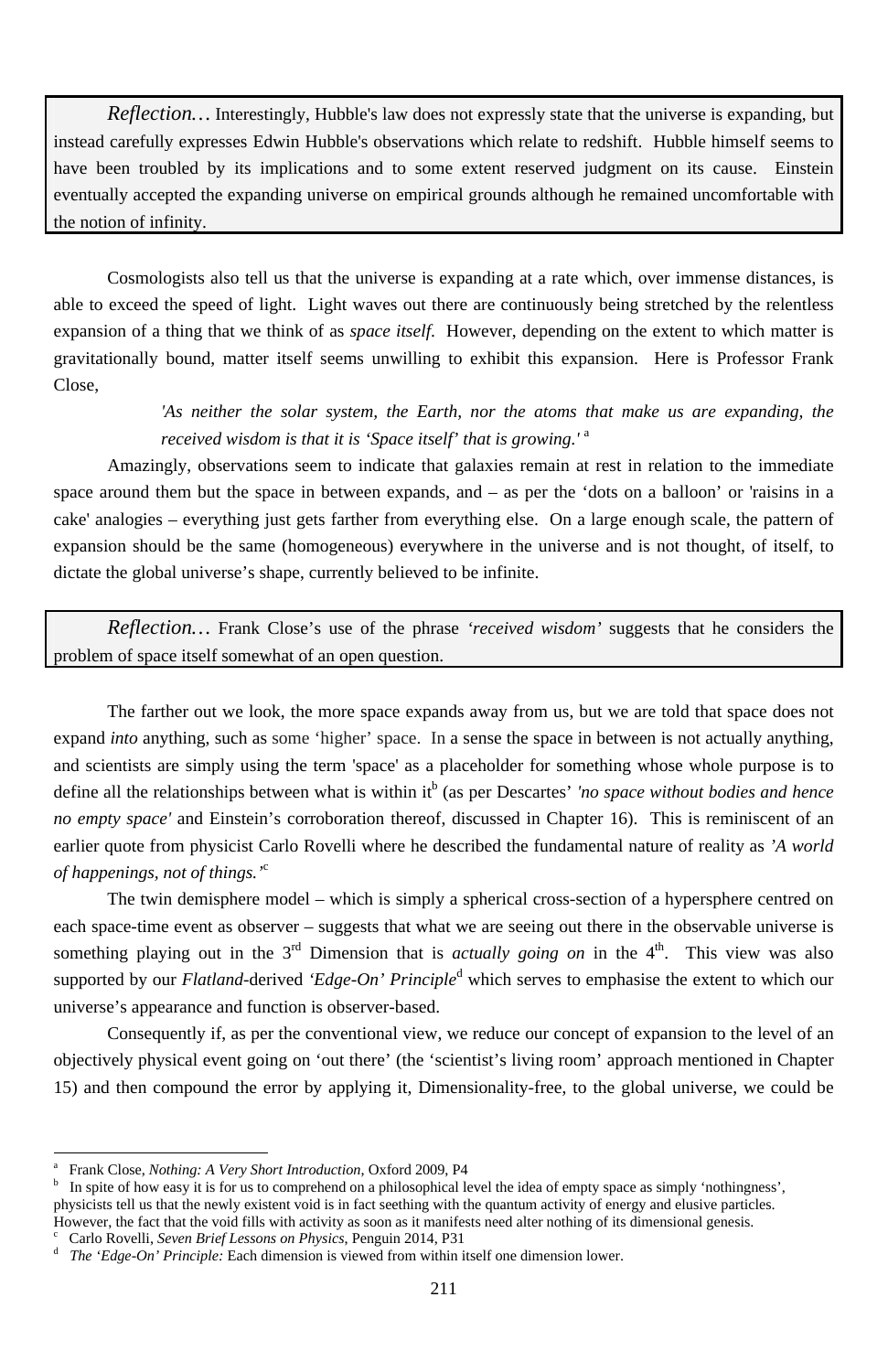*'Since laboratory experiments have guided the growth of physics over the two centuries, physicists are accustomed to thinking in terms of 'local' laws of physics… The application of these laws to astronomy has been through a process of cautious extrapolation. This hardly does justice to the grand laboratory provided by the Universe as a whole.'* [Emphasis his]<sup>a</sup>

missing something of great import. Jayant Narlikar sounded this alarm as early as 1977 in the final paragraph of *The Structure of the Universe*,

Such far-reaching oversights are not unheard of in science; in the book *The Ambidextrous Universe*, Martin Gardner described the following historical gaffe,

> *'Although the notion of a fourth dimension had occurred to mathematicians, it had been quickly dropped as a fanciful speculation of no possible value.'* <sup>b</sup>

Let's look closer at what the dimensional picture has to offer.

The Classic Analogy



-

*Fig.1* EA Abbott's original slightly squiffy drawing of *Sphere* cross-sectioning through Flatland, (shame he never drew round a penny). Note how *Sphere* himself remains unaltered, whilst he is viewed in cross-section from a dimension below – by *A Square's* eye, to right – as an entity which expands from a point to his 'equator', then contracts again to a point.

In *Fig.1*, EA Abbott illustrates a dimensional relationship. By contrast, in his *Flatland*-centenary book *The Fourth Dimension*, physicist Rudy Rucker tells us that,

> *'A widely held present-day view of the universe is that our space is an expanding hypersphere, which started out as point-sized…'* <sup>c</sup>

Considered in terms of dimensional principles, Abbott's illustration and Rudy's observation represent two very different, perhaps even contradictory scenarios. Let's begin with the latter:

In *Figs.2* and *3 (following page, to right)*, the completed hyperspherical universe is represented by the outer sphere. The Big Bang origin is at *A*, whilst *B1*, *B2* and *B3* represent the universe (i.e. *Centre A/B* recession) at stages 25%, 50% and 75% of completion.

<sup>212</sup>

b <sup>b</sup> Martin Gardner, *The Ambidextrous Universe*, Pelican 1970, P159<br><sup>c</sup> Rudy Rucker, *The Fourth Dimension*, Houghton Mifflin Company

a Jayant Narlikar, *The Structure of the Universe*, Oxford University Press 1977, P249-50

Rudy Rucker, *The Fourth Dimension*, Houghton Mifflin Company 1884, P162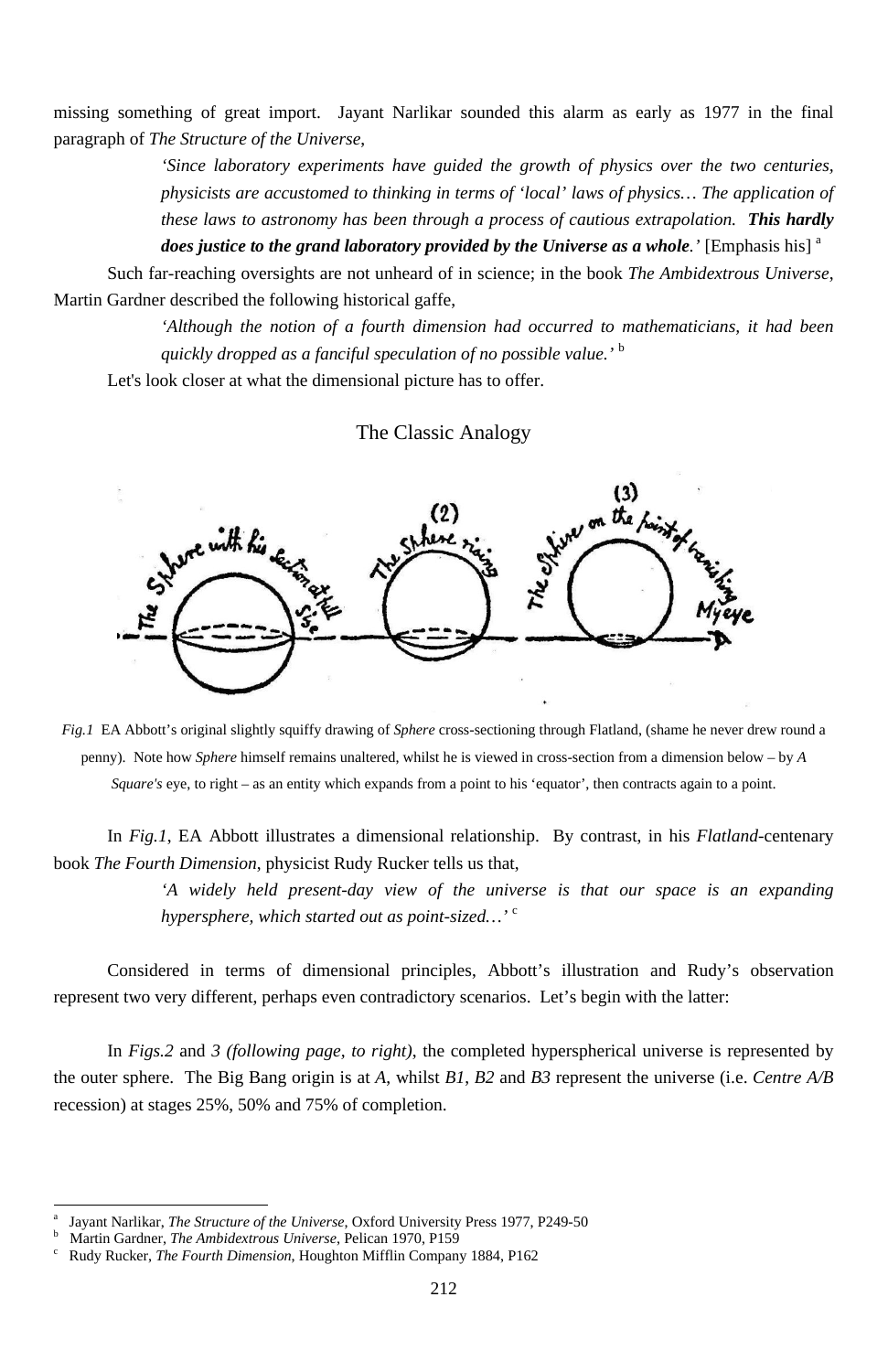As per Rudy's *'widely held present-day view'* (in 1984), *Fig.2* illustrates our 3- Dimensional universe occupying the 3D hypersurface of an expanding 4D hypersphere. The hypersphere *itself* expands between *A* and  $B_4$ . Curvature takes place into the  $4<sup>th</sup>$ Dimension. However, there are two problems with this model:

### *Scenario 1) The expanding spherical surface:*

1) There is no reason why the everexpanding hypersphere should stop at a particular value, and



2) It contradicts our *Flatland*-based

principles which show how a dimension stacks up into the next dimension (e.g. the Principles of *Stacking*<sup>a</sup> and *Character*<sup>b</sup>). The expanding 4D hypersphere (if each may slice be considered discrete) should technically be stacking into a 5-sphere.

### *Scenario 2) The cross-sectioning disk:*

The geometry of *Flatland* teaches us that it may not be necessary for a 4-Dimensional hypersphere *itself* to expand for us to experience a 3-Dimensionally expanding universe. This is very easily demonstrated by the analogy of *Sphere* passing through Flatland: as per Abbott's drawing (*Fig.1*), his cross-sections appear to *A Square* as a sequence of expanding then contracting 2D disks whilst his actual 3D existence as a 13-inch diameter sphere remains unaltered.

In *Scenario 2* – which reflects the



*Flatland* analogy – *Sphere* himself is not

-

required to expand, and, by extrapolation, neither would our hypersphere. The hyperspherical universe subsists as an unchanging entity – a block universe – whilst it is perceived by those who experience it one dimension lower (us) as a sequence of expanding or contracting cross-sections, like the flick of a cartoon. We view the universe *from within* in the process of stacking, just as *A Square* viewed the 'Circles' of *Sphere*.

a *The Principle of Stacking:* Each dimension is composed of an indefinitely high number of cross-sections (slices) of the dimension below, stacked together and fused into a single entity.

b *The Principle of Character:* Once the stacking of a dimension is complete it assumes a whole new character. Its individual cross-sections fuse together and their discrete nature becomes indiscernible.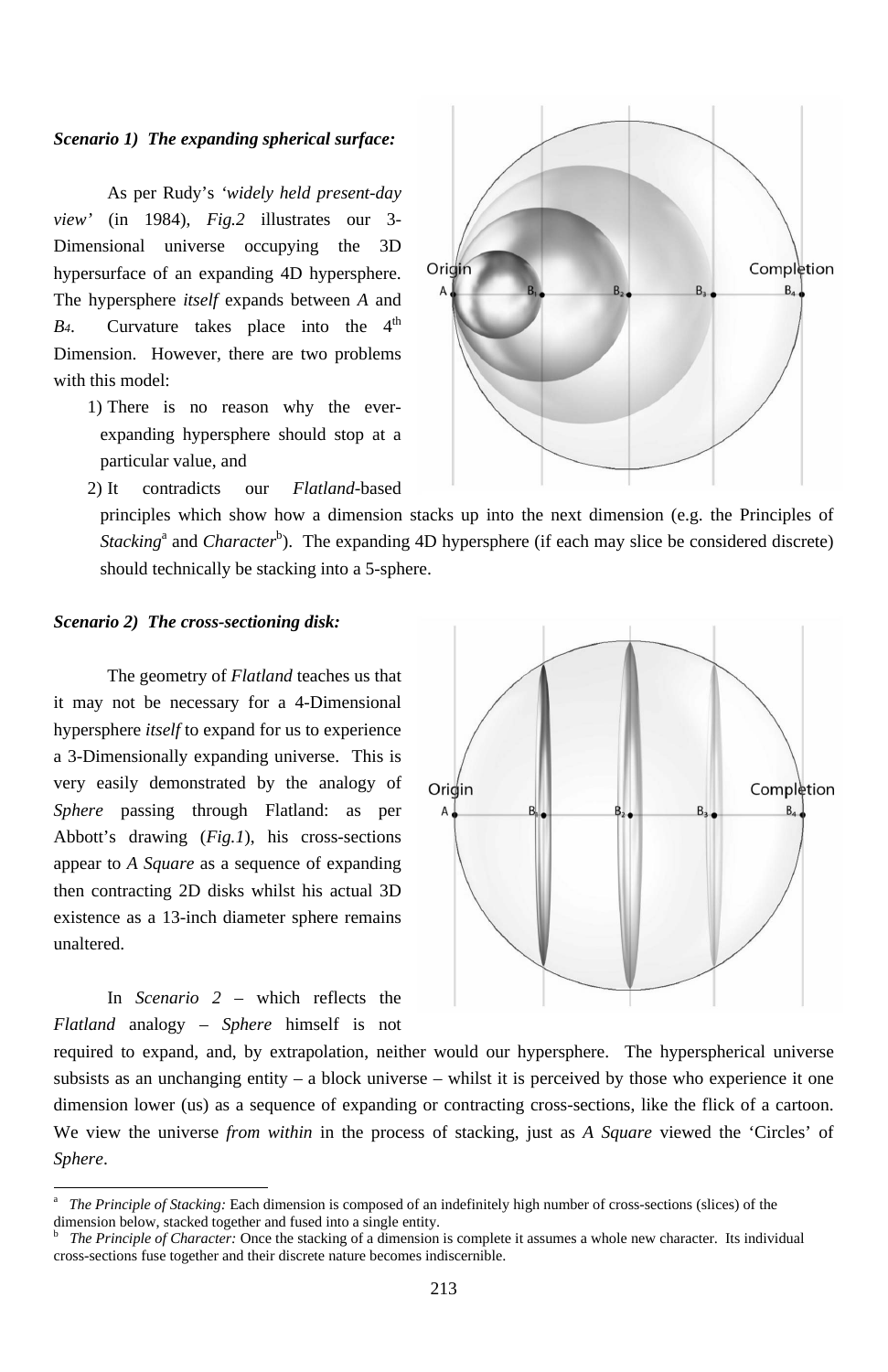Because of our 'edge-on'<sup>a</sup> viewpoint, we experience a universe whose 3D shape and form are not fundamentally due to how the universe appears to us, but *how it actually is*, in 4-Dimensions<sup>b</sup>. Whatever this 4-Dimensional thing is that we represent by a hypersphere, *from our viewpoint* it appears incomplete due to the ongoing process of stacking<sup>c</sup> by which we view the  $3<sup>rd</sup>$  Dimension – the first three nested hierarchical layers of the dimensional structure – melding continuously into the 'so-far completed' portion of the hypersphere we refer to as the past. Applied to the universe, the logic of *Flatland* may be very revealing, as the dimensional principles of *Flatland* indicate that the universe proper – the block universe – may in some sense simply 'exist', whilst *expansion is related to how the observer experiences the universe.*

Although the physical universe passes us by in  $3D$  cross-sections, the  $3<sup>rd</sup>$  Dimension also represents the boundary of our moment-by-moment experience, from within which each expanding/reducing spherical slice is cut (see Chapters 9-11).

Simply by assuming that 3D *Sphere* passes through 2D Flatland at a constant speed we derive a remarkable analogue of a 4-Dimensional universe passing through the 3<sup>rd</sup> Dimension<sup>d</sup>. (Note: the *Flatland* analogy is the converse of our natural, viewpoint-based inclination to think of the 3D present as moving through the  $4<sup>th</sup>$  Dimension.)

Of course, none of this is to suggest that expansion is some kind of Zen illusion, devoid of actual heat or pressure – not at all, any more than Einstein's Relativity robbed time and distance of their physical reality. *An observer-based understanding of the universe does not preclude physical phenomena*. If correct, it should explain them.

*Reflection…* So where does this analogy leave the idea that the observable universe may be analogously compared to both the hypersurface *and* the cross-section of the hypersphere? As with the example of a sphere, the surface represents the boundary for all it contains. Therefore, although both are *n*D, the boundary is not the same thing as a cross-section. The boundary defines the geometrical region within which cross-sections exist, just as the surface of a sphere encloses the volume from which disks may be cut.

b The physical universe is a working combination of four mutually supportive and interactive dimensions. From this it is clear that everything that goes on within it is what actually comprises it,  $\frac{c}{c}$  The Principle of Stacking: Each dimension is composed of an in

## The Lesson of *Sphere*

Let's analyse this dimensional analogy in more detail by putting it into a table for comparison. *Sphere's* phases extrapolate up by one dimension to our universe as follows:

<sup>-</sup>

**3D** *Sphere* **passing through 2D Flatland: 4D hypersphere passing through 3D physicality:** 

| <i>Sphere</i> appears in 2D at a point. | The universe appears in 3D at a singularity.                                                                   |
|-----------------------------------------|----------------------------------------------------------------------------------------------------------------|
|                                         | Viewed in 2D, Sphere seems to emerge from Viewed in 3D, the Big Bang singularity seems to                      |
| nowhere.                                | emerge from nowhere.                                                                                           |
|                                         | Expansion rate of area of cross-sectional disks at its   Expansion rate of cross-sectional spheres at its most |

a *The 'Edge-On' Principle:* Each dimension is viewed from within itself one dimension lower.

 *The Principle of Stacking:* Each dimension is composed of an indefinitely high number of cross-sections (slices) of the dimension below, stacked together and fused into a single entity.

d This is *Centre A/B* recession at *c*. Sphere's entry point represents the origin at *Centre A* whilst the centre of his cross-sectional disk represents the observer at *Centre B*.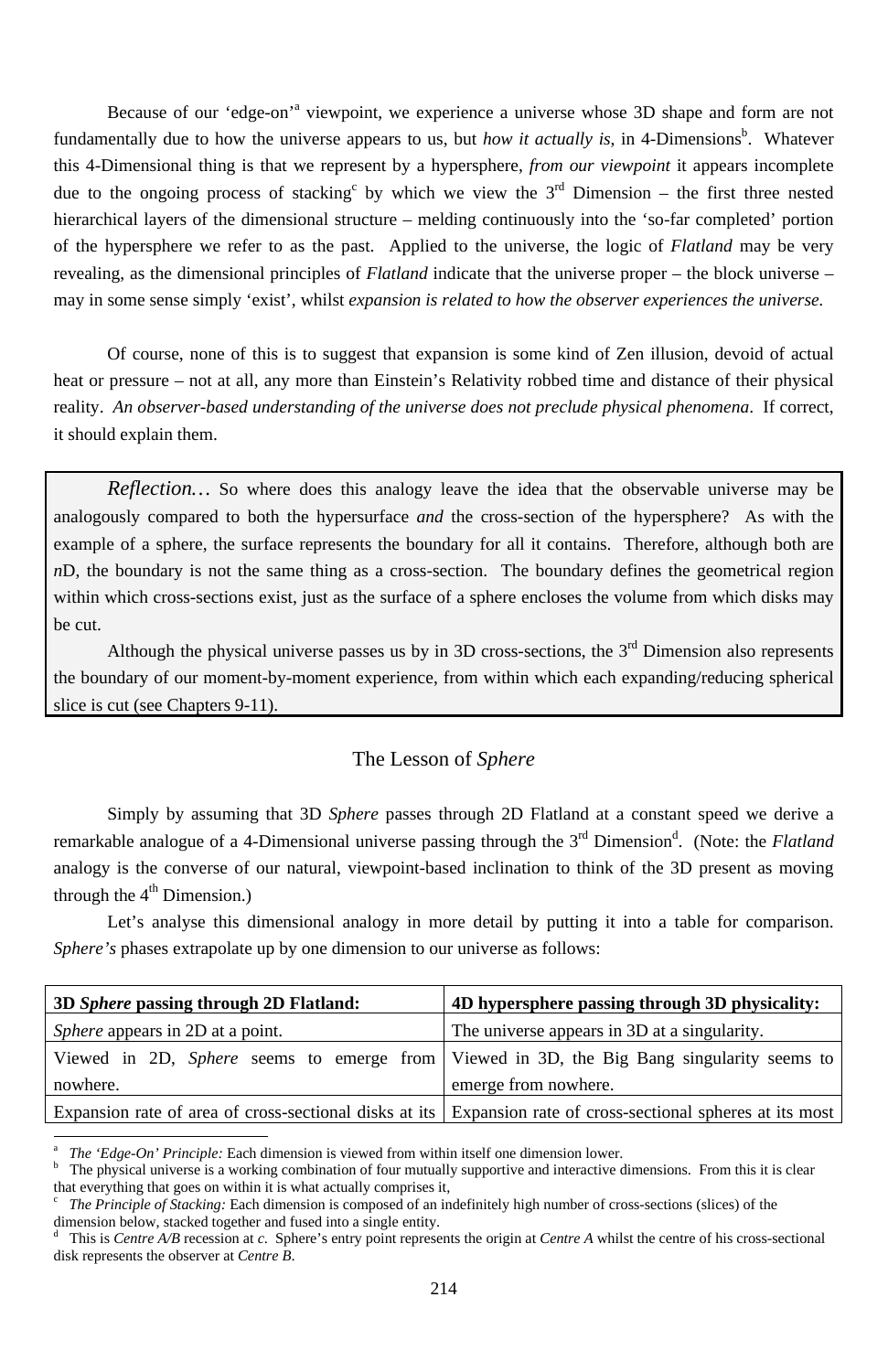| most rapid at the instant of appearance of the initial | rapid at the instant of appearance of the Big Bang       |
|--------------------------------------------------------|----------------------------------------------------------|
| point.                                                 | singularity.                                             |
| Disks increase in area but at a decelerating rate.     | Spheres increase in volume but at a decelerating rate.   |
| Disks reach a maximum area.                            | Spheres reach a maximum volume.                          |
| Disks begin to contract.                               | Spheres begin to contract.                               |
| Contraction rate accelerates as area decreases.        | Contraction rate accelerates as volume decreases.        |
| Contraction rate at its most rapid at the instant of   | Contraction rate at its most rapid at the instant of the |
| <i>Sphere's</i> disappearance at a point.              | universe's disappearance at a singularity.               |

*Reflection…* If *Sphere's* slices are *all* 2D disks, what kind of transformation would require to be involved in a process whereby the first and the last slices metamorphose from, and into, 0D points? This conflict expresses in *Flatland* terms something of the problem with singularities.

In the absence of the guiding principles of *Flatland* and thus of any definite shape for the universe, cosmologists are not agreed that the universe should contract at all. They describe a range of potential scenarios of equal mathematical merit with no *a priori* reason for one to be preferred above another – instead awaiting a signal from the skies as to which is the one<sup>a</sup>.

## Congealing Black Holes

Clearly, from this comparison table we see that there exists a remarkably close parallel between *Sphere's* analogous descent (or as Abbott presented it, ascent) and the universe we observe. This is a good example of what I was referring to in the Introduction when I suggested that mathematics may have cast its net too wide, and…

> The time has come to have confidence in analogy, and thereby attempt to gain an understanding of why certain processes apply to reality where others don't.

There are many competing candidates for the end of time, but if EA Abbott's *Flatland* can describe by dimensional analogy the existence, action and 'book-ending' of 3-Dimensional expansion and contraction within a 4D block universe, what physically real form might we expect this to take?

The continuing detection of gravitational waves through international collaboration led by specialist centres such as the Institute for Gravitational Research at Glasgow University and Caltech in the USA continues to show great promise, along with high hopes for the James Webb Space Telescope, scheduled for launch October 2018. However, we may already have received all the signal we need to construct the basis of a model in the form of the CMB, because it points to a direct 3D/4D relationship between the observable/global universe which may then be testable using these other technologies. Looking at the 'cross-sectioning disk' (*Figs.1* and *3*), the closest to the *Flatland* analogy is probably the most obvious and best known, in which a universe that began with the Big Bang ends in some kind of Big Crunch.

In Abbott's illustration, *Sphere's* slices begin at a point and disappear again at a point, therefore it is logical to suggest that a universe which expands out from a singularity could collapse again to a singularity. In its simplest form this is in keeping with our natural sense of the behaviour of something that expands and

-

<sup>215</sup>

a The Big Freeze, the Big Rip, the Big Crunch, the Big Bounce, etc.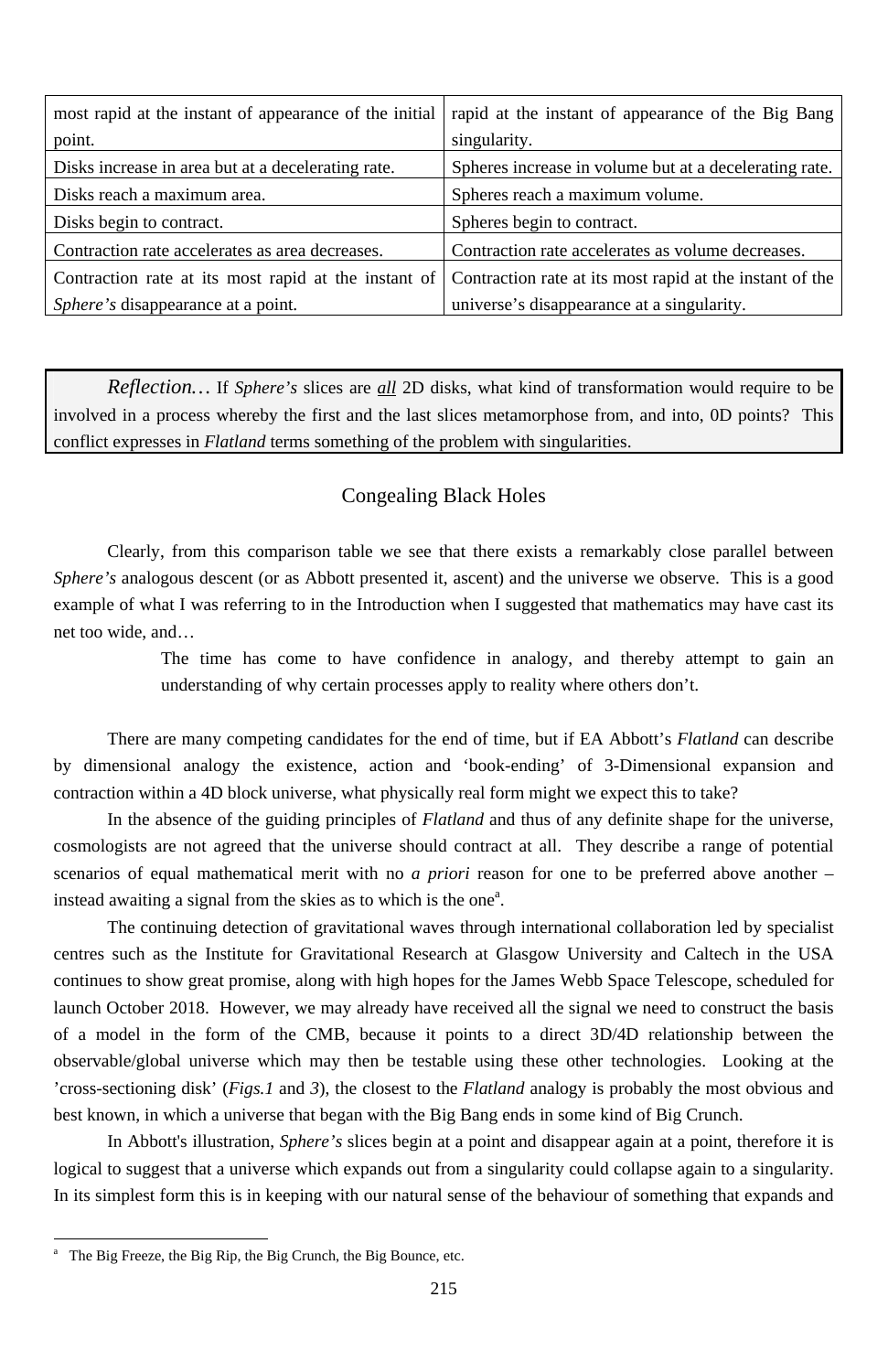then contracts, such as a football, or a lung. We may be inclined to imagine such a scenario in terms of galaxies shrinking, time running backwards and such like… but that is not necessarily what may be implied. The official *Einstein Online* website tells us that the Singularity theorems developed in the 1960s and 70s by Stephen Hawking and Roger Penrose…

> *'…prove that, in the frame-work of general relativity, every black hole must contain a singularity, and every expanding universe like ours must have begun in a big bang singularity.'* <sup>a</sup>

Penrose and Hawking showed mathematically that two kinds of singularities exist, with those which form at the centres of black holes as the *'time-reverse'* of the Big Bang singularity – what Penrose describes as *'initial-type'* and *'final-type'* singularities. He writes,

> *'The presence of such space-time singularities has presented physicists with a fundamental conundrum, often viewed as the converse problem to that of the Big-Bang origin to the universe. Whereas the Big-Bang is seen as the beginning of time, the singularities in black holes present themselves as representing the end of time – at least as far as the fate of that material that has, at some stage, fallen into the hole is concerned.'* <sup>b</sup>

So the 'collapse' of the universe may not be like the football which expands out, then contracts physically in again. Like rain from the sky that spreads out and disappears down a thousand drains, returning to the sky, but not by the same route, the completion of expansion/contraction's 'path', although circular in 4D, appears *to us* in 3D as linear. Roger Penrose illustrates something similar to this option for the universe which he calls 'congealing black holes' on P439 of *The Emperor's New Mind*<sup>c</sup>. We know from gravitational wave research that some of these black holes ultimately collide, however it may not be necessary for them all to do so.

d New Scientist, *Entangled Universe*, Anil Ananthaswamy, 7<sup>th</sup> Nov 2015

-

In the *New Scientist* magazine article 'Entangled Universe', physicists Juan Maldacena and Leonard Susskind describe how, by relating together two areas of Einstein's work in the 1930s, their ongoing research into the Holographic principle has turned up ways in which black holes might be connected. The first is the phenomenon of quantum entanglement. The second is described by the article's author, Anil Ananthaswamy,

> *'It showed how something that looked like two separate black holes from the outside might be connected on the inside. This interior connection formed a shortcut through space-time, and came to be known as an Einstein-Rosen bridge – or in common parlance, a wormhole.'* <sup>d</sup>

Of course, a wormhole connecting two black holes is a far cry from an all-encompassing synapselike network linking *all* black holes and embodying the completion of the universe's shape – but it at least demonstrates that the idea is feasible. However, since the maths of quantum entanglement is so complex

that Maldacena tells us it hasn't yet been worked out in detail, the mathematics of such a network may be, unsurprisingly, as complex as the universe itself.

In such a scenario space may expand and contract all it likes (nothing is nothing however much of it there is) because all expanding and contracting relationships outworking within it are satisfied. *Flatland* presents us with a dimensional structure in which expansion occurs as a simple mathematical phenomenon

a http://www.einstein-online.info/dictionary?search\_letter=s&set\_language=en#singularity\_theorems - Accessed 29<sup>th</sup> Oct 2015 b <sup>b</sup> Roger Penrose, *Cycles of Time*, Vintage 2011, P98<sup>c</sup> Roger Penrose, *The Emneror's New Mind* Oxford

Roger Penrose, *The Emperor's New Mind*, Oxford 1989 (Revised 2016), P439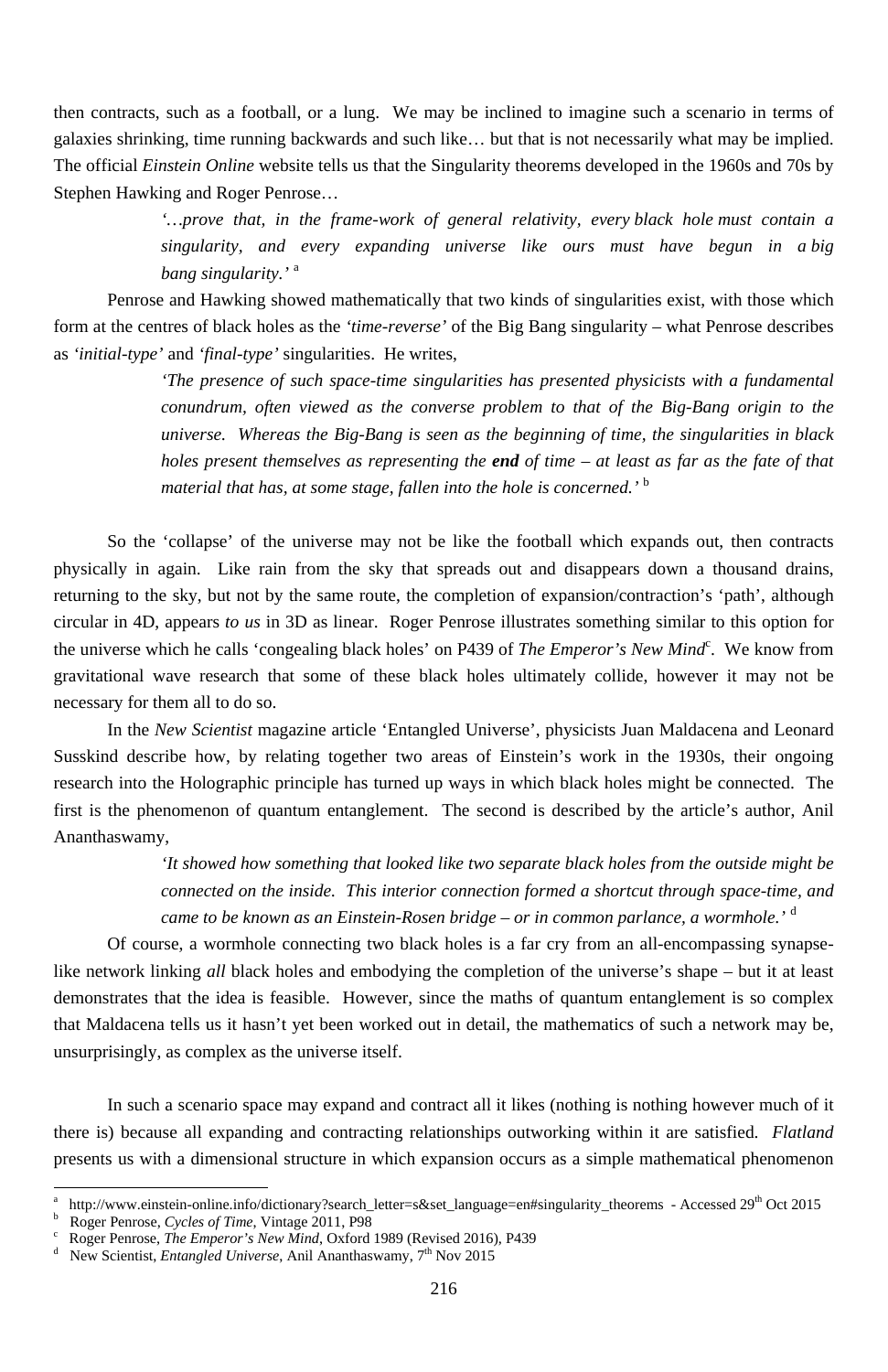resembling closely the astronomer's expansion wherein galaxies remain at rest relative to the immediate space around them – i.e. space is *viewed by the observer as having increased* because, in the twin demisphere model, there is a continuous increase in the amount of 3D information required to define the increasing separation at *c* between each observer at *Centre B* and corresponding origin at *Centre A*. (Critically, as we will consider in the next chapter, this information is disseminated from *Centre A* at *c*, then redistributed among all *Centre B's* at *c*.)

*Reflection…* Analogously, like the gap between two unwritten words, a space that separates and defines information has *no intrinsic existence* when isolated from the information it helped define.

Professor Brian Cox describes a time hundreds of billions of years in the future which he refers to as the Degenerate Era when all matter may be inside black holes and the universe suffers heat death. Penrose calls this the *'very boring era'*, and suggests that *'the universe itself, in the remote future, would somehow 'lose track of the scale of time''* <sup>a</sup> <sup>b</sup> <sup>c</sup>

In such a scenario it is not hard to imagine a time counterpart to 'space itself' which also does not exist except to define that which it contains – a kind of ever-expanding 'time itself' which eventually ceases to have any meaning when no observers at no *Centre B's* remain. The universe ends like an 'inverse Swiss cheese' – where the holes are a thing, and the cheese is not.

*Reflection*… The concepts of 'space as confined' or 'truespace as the expression of the 3<sup>rd</sup> Dimension' are unlikely to make much sense to anyone who has not read up to this point – and perhaps a few who have! They may be found in Section 4, *Dimensional Structure*, and Section 5, *Gravitation as Diffusion*.

# Confined Truespace

In the Conclusions to their celebrated 1998 paper, Alexei Filippenko and Adam Riess state that,

*'We also find that the expansion of the Universe is currently accelerating… and that the Universe will expand forever.'* <sup>d</sup>

Within the twin demisphere model an ever-expanding universe is, paradoxically, consistent with the Big Crunch (whether or not it accelerates). We think of the universe as growing bigger because the gaps between things are ever-widening. However if, as we did earlier, we think of *open* space (i.e. 'space itself') as *confined* 3D truespace due to sparsity of information required to define the field, then dimensionally the universe is expanding in terms of *confinedness* whilst matter gathers itself together to pour into the widest open 3-Dimensional spaces of all: black holes. Although we continue to observe the universe as a sphere (because that's how a hypersphere appears in cross-section) what we are actually observing is *all the relationships between everything in which the universe consists* – Einstein's *'four-dimensional continuum'*.

Volume of this spherical cross-section (the observable universe) must be reckoned in terms of 'all of 3D, where the 3rd Dimension represents *all the physical information that describes the moment now in the* 

-

a Brian Cox, *Wonders of the Universe*, HarperCollins 2011 b Roger Penrose, *Cycles of Time*, Vintage 2011, P145

d http://arxiv.org/pdf/astro-ph/9807008v1.pdf - Accessed 13<sup>th</sup> Dec 2015

Roger Penrose, *Cycles of Time*, Vintage 2011, P150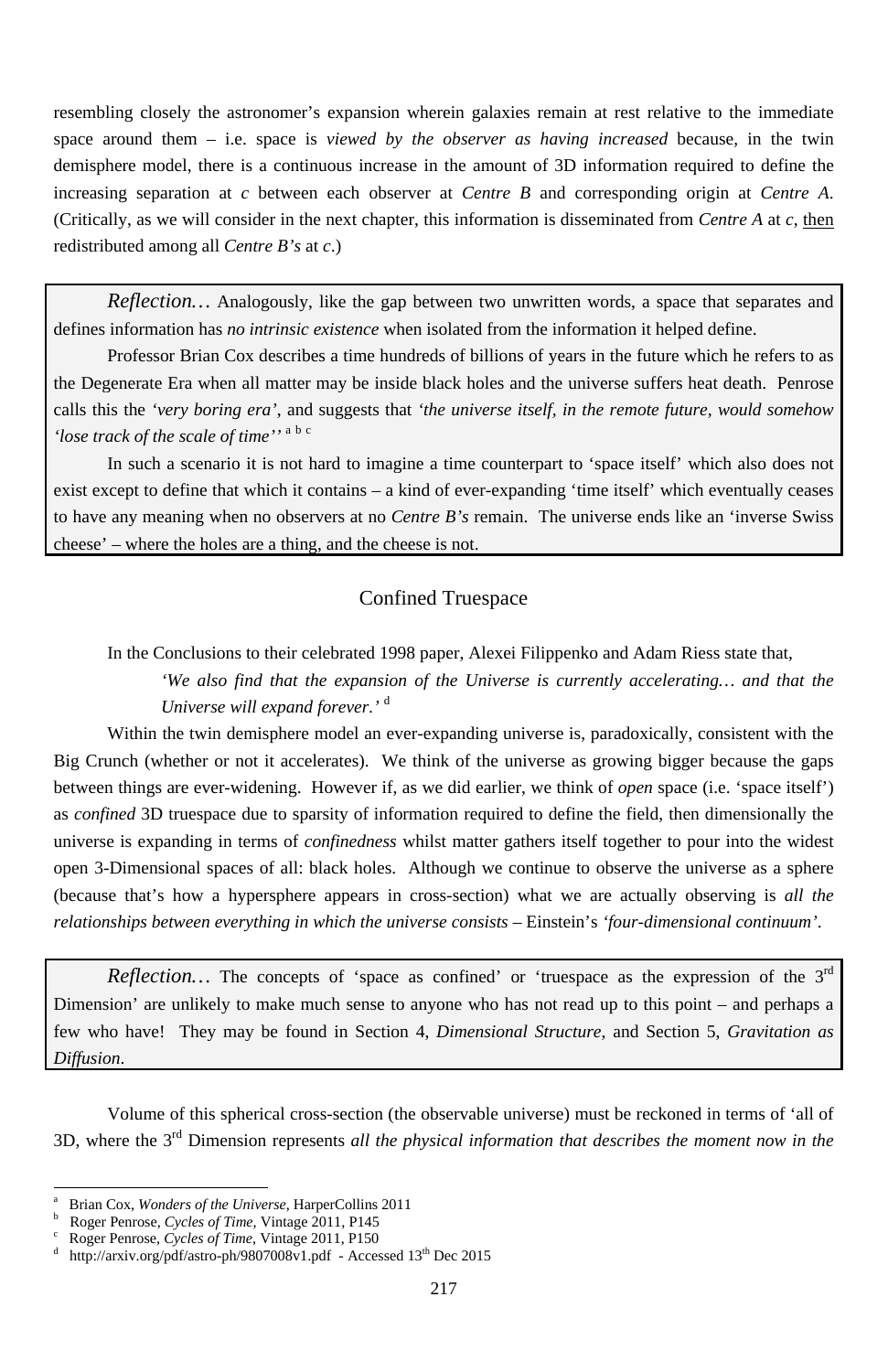*experience of the observer*' – rather than our conventional approach to volume which is 'all of 3D including space itself'. (Earlier I referred to this quantity as 'truespace' in order to isolate it as a dimensional concept.) Information 'leaves' the universe just as it entered: having burst forth from the singularity it now crowds back in, with the twin book-ends of the universe – the Big Bang and the myriad black holes – behaving as singularities of inception and completion; dimensionally 'confined' and 'open' singularities, with all things drifting inevitably toward the most relativistically open state.

In this way the hypersphere, or block universe, draws to a close the process of stacking up<sup>a</sup> the  $3^{rd}$ Dimension<sup>b</sup>, all in accordance with our Flatland-derived *Principle of Character*<sup>c</sup>, and forming an eternal 4D container for the world-lines of every particle that has ever existed within it. Within this container time is of course just another variable, experienced, as Einstein quipped, *'so that everything doesn't happen at once'*.

## Interpreting the Analogy

I mentioned earlier that the mathematical success of our *Flatland* analogy rests on the assumption that *Sphere* passes through Flatland at a constant speed. Although not specifically demanded by EA Abbott's storyline this is critical to our deployment of the analogy, corresponding to our observed constant of nature, *c*, the speed of light and gravity. This is the invariant of Relativity which governs ongoing recession between *Centre A* and *Centre B* and therefore the unfolding of the universe. Physicists need not give a reason why *c* is constant, therefore a reason need not be given why *Sphere's* analogous descent is interpreted as constant.

However, because a direct geometrical correlation exists in *Flatland* between expansion/contraction of *Sphere's* slices and the constant recession of their disk-centres from their original point of entry into Flatland (see *Fig.4*), it may be possible by extrapolation into 4-Dimensions to derive from this a mathematical link between *Centre A/B* recession at *c* and the universe's expansion rate through time.

But we must take care not to be too simplistic because, as we have seen, the universe does not subsist within the model as a mere physical 'space' which expands and contracts like a football. The analogised quantity<sup>d</sup> may instead represent the changing rate at which the universe passes from *'initial-type'* to *'finaltype'* singularities, or even something else again, such as the rate of proliferation of *Centre B* locations. The reward from a rigorous mathematical treatment of this could be to nail down our universe's future, as its 4- Dimensionality plays out in 3D for the benefit of the observer.

Note that as the following diagram is an extrapolation, the outer circle does *not* represent the observable universe, but the 4D hypersphere of the universe proper. The cross-sectioning line *xx* represents the 3D of our observable universe as it passes through the hypersphere (the block universe), whilst the line *AB* describes the progress at *c* of the process of stacking. As suggested above, the disk's changing radius B*x*

may describe either the radius of the observable universe as per the 'extrapolation table' (above), the decelerating/accelerating rate of change of the universe's passage from *'initial-type'* to *'final-type'* singularities, or the increasing/decreasing proliferation of *Centre B's*.

The accelerating rate of change of radius B*x* (see *Fig.4*).

<sup>-</sup>

a *The Principle of Stacking:* Each dimension is composed of an indefinitely high number of cross-sections (slices) of the dimension below, stacked together and fused into a single entity.

b <sup>b</sup> Or perhaps every dimension. In Chapter 47 we will discuss the idea that dimensional stacking may be a concurrent process.<br><sup>c</sup> The Principle of Character: Once the stacking of a dimension is complete it assumes a whole *The Principle of Character:* Once the stacking of a dimension is complete it assumes a whole new character. Its individual cross-sections fuse together and their discrete nature becomes indiscernible. d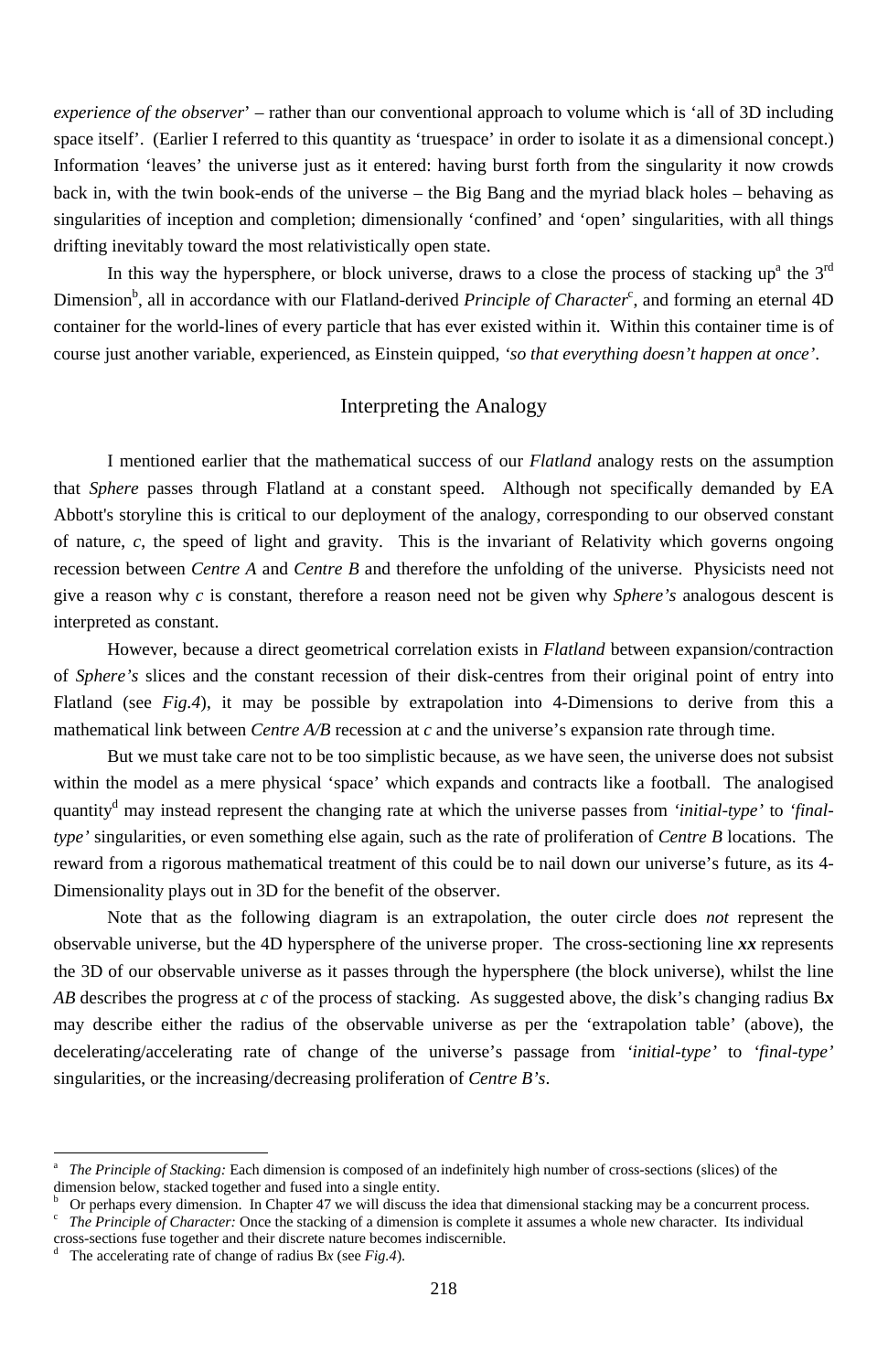



Within the twin demisphere model, expansion takes place as the outworking of the constant *c* in the 3D cross-sectional experience of the observer. Space itself does indeed expand but, as 'confined  $3D<sup>6</sup>$ , has no inherent significance other than to provide means of expression for the increase in information required to describe the ongoing process (from our viewpoint) of stacking<sup>c</sup> into the 4<sup>th</sup> Dimension, giving form to all the emergent relationships that comprise the universe – which of course includes the energy of the vacuum<sup>d</sup>.

a I.e. it includes variables such as the passage of time for the observer with mass, but not for the photon. b

### Expansion

See Chapter 19.

c *The Principle of Stacking:* Each dimension is composed of an indefinitely high number of cross-sections (slices) of the dimension below, stacked together and fused into a single entity.

d The vacuum energy is extremely small, as experimentally measured; not extremely large as per 'dark energy' which, in the twin demisphere model, does not exist (again, as experimentally measured). Rather than a mysterious vacuum energy, the model introduces the possibility that our suspicions re dark energy relate to the normal distribution of gravity within the model, which we will look at in Chapter 37.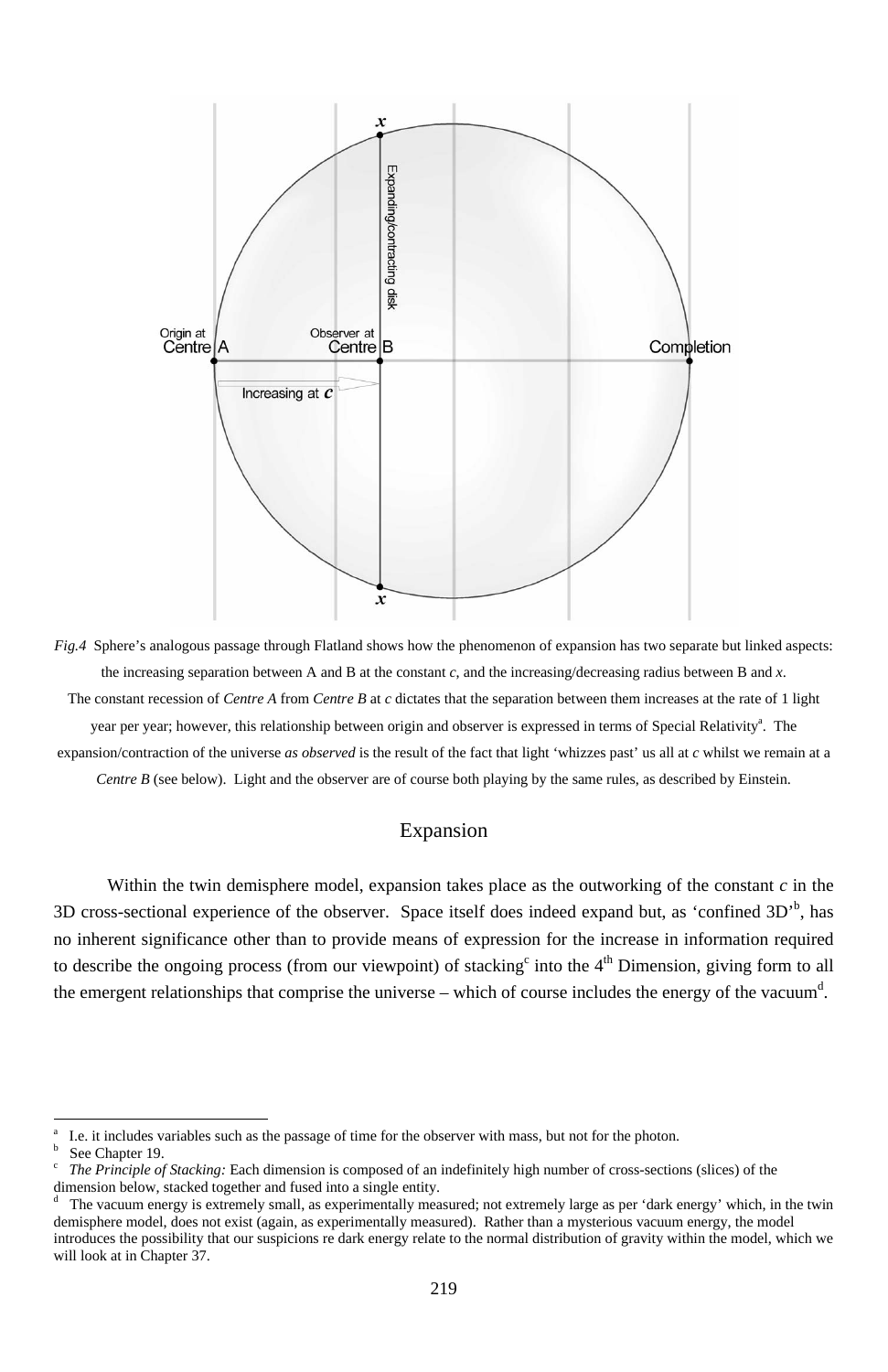As described in Chapter 31, the universe's Pac-Man<sup>a</sup> topography rules out the existence of a cosmic horizon beyond which space expands such that objects recede from one another faster than light. Superluminal expansion and infinity are both ruled out absolutely by the model because:

> • The phenomenon of expansion itself is simply the physical outworking (in our experience of SR) of the ever-increasing distance that light is viewed by the observer as having travelled throughout the cosmos between origin and observer.

This necessarily increases the radius of the view (see  $Fig.5$ , below). In other words, the observer<sup>b</sup> is the constant spectator of a universe in which light is observed to have travelled farther, and, since the origin must always lie on our observable universe's surface (*Centre A*, projected) with the observer at the centre (*Centre B*), all observed distances within the observable sphere increase smoothly to compensate like a puff of relativistic smoke.



Please note that this is not a purely 'physically generated' expansion of space caused by a mysterious energy no-one can find which somehow 'makes it expand', but the result of the relativistic transfer of information in keeping with Special Relativity which defines the *Centre A/Centre B* relationship of every space-time event<sup>c</sup> (see Chapter 33). For example, the stationary observer will experience her own *Centre* 

*Fig.5* For the purpose of illustration let's imagine the universe is 11 years old. A year ago it was 10 years old but light has been travelling for another year. As a result, relic radiation is 1 year older and the observer looks out on a universe whose observable radius has expanded (in look-back distance) by one light year. Because the universe is observer-centric this experience is repeated at every point in space as a *Centre B*, and all objects are now spread evenly through a radius of 11, rather than 10, light years.

<sup>-</sup>

a *The Pac-Man Principle:* As viewed by an observer, the path of light is always along a section of the 3D longitudinal geodesic between the origin at *Centre A* of the northern demisphere and the observer at *Centre B* of the southern demisphere. b As my son commented the other day, the key to the (twin demisphere) model is always to remember that it is observer-centric.<br><sup>c</sup> The equal significance at each point-event of this relativistic expansion means that the pas The equal significance at each point-event of this relativistic expansion means that the past and present universe are co-existent in the 4<sup>th</sup> Dimension. Time is a purely cross-sectional phenomenon (described by the *Magic Treadmill Principle* in Chapter 11) due to the observer's existence as the 'axis' through which reality unfolds. More on this in Section 7 when we come to investigate the place of life within the dimensional structure.